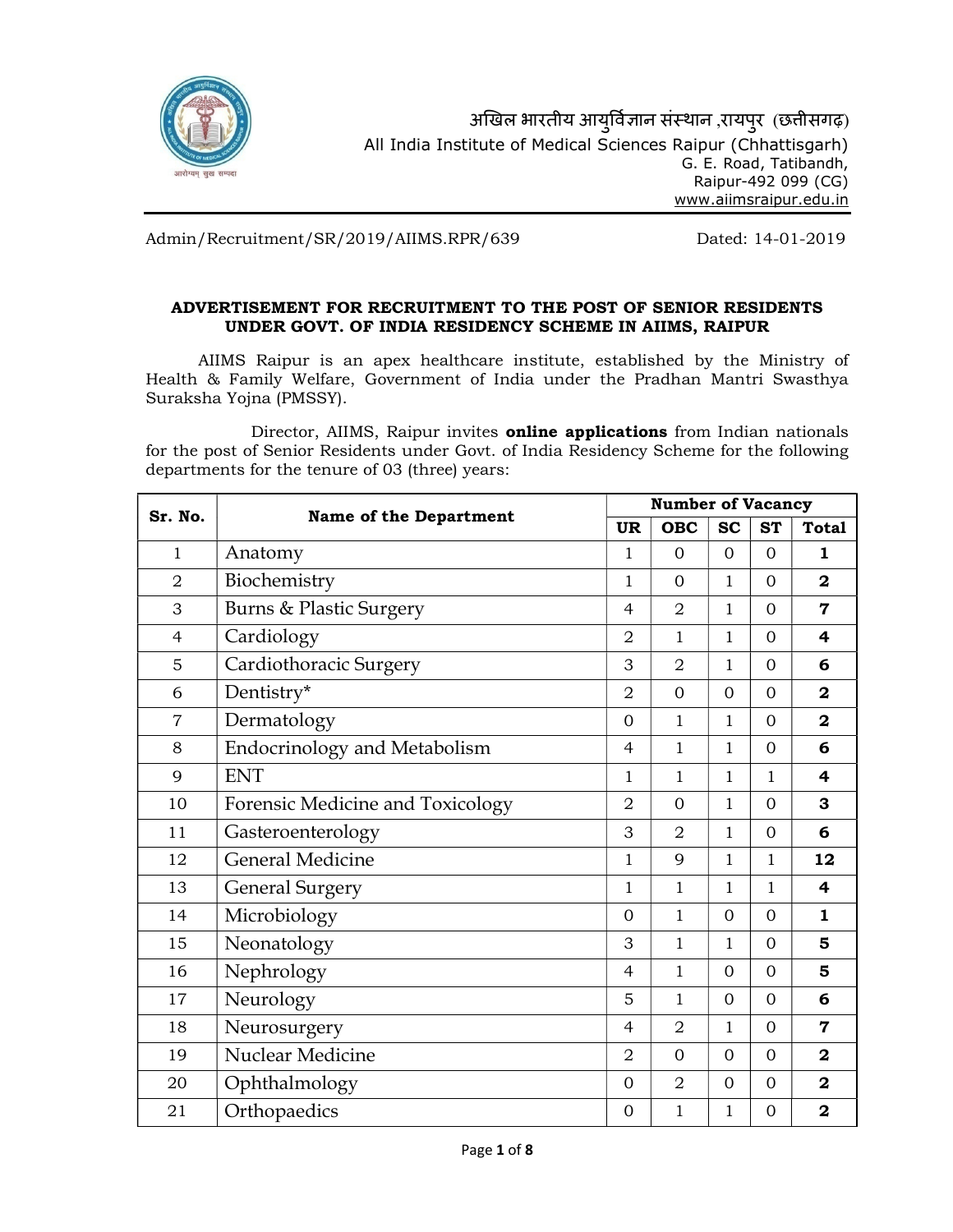| Sr. No. |                                                                                                | <b>Number of Vacancy</b>                                        |                |                |                   |                         |  |  |  |  |  |
|---------|------------------------------------------------------------------------------------------------|-----------------------------------------------------------------|----------------|----------------|-------------------|-------------------------|--|--|--|--|--|
|         | <b>Name of the Department</b>                                                                  | <b>UR</b>                                                       | <b>OBC</b>     | <b>SC</b>      | <b>ST</b>         | <b>Total</b>            |  |  |  |  |  |
| 22      | Paediatric Surgery<br>$\mathbf{1}$<br>1<br>$\Omega$<br>4                                       |                                                                 |                |                |                   |                         |  |  |  |  |  |
| 23      | Paediatrics                                                                                    | $\mathbf{1}$                                                    | $\overline{2}$ | $\overline{2}$ | $\Omega$          | 5                       |  |  |  |  |  |
| 24      | Pharmacology                                                                                   | $\overline{2}$                                                  | $\overline{2}$ | $\Omega$       | $\Omega$          | 4                       |  |  |  |  |  |
| 25      | Pathology & Lab Medicine                                                                       | 1                                                               | $\mathbf{1}$   | $\Omega$       | 1                 | 3                       |  |  |  |  |  |
| 26      | Physiology<br>$\overline{2}$<br>$\overline{0}$<br>$\Omega$<br>$\Omega$                         |                                                                 |                |                |                   |                         |  |  |  |  |  |
| 27      | Physical Medicine and Rehabilitation<br>$\overline{2}$<br>$\mathbf{1}$<br>$\Omega$<br>$\Omega$ |                                                                 |                |                |                   |                         |  |  |  |  |  |
| 28      | <b>Pulmonary Medicine</b>                                                                      | $\overline{2}$<br>4<br>$\mathbf{1}$<br>$\Omega$<br>$\mathbf{1}$ |                |                |                   |                         |  |  |  |  |  |
| 29      | Radio diagnosis                                                                                | 1                                                               | 5              | $\overline{2}$ | 9<br>$\mathbf{1}$ |                         |  |  |  |  |  |
| 30      | <b>Transfusion Medicine and Blood Bank</b>                                                     | $\mathbf{1}$                                                    | $\Omega$       | $\Omega$       | $\Omega$          | $\mathbf{1}$            |  |  |  |  |  |
| 31      | Trauma & Emergency:                                                                            |                                                                 |                |                |                   |                         |  |  |  |  |  |
|         | Peadiatrics                                                                                    | $\mathbf{1}$                                                    | $\overline{2}$ | 1              | $\Omega$          | $\overline{\mathbf{4}}$ |  |  |  |  |  |
|         | General Medicine/Emergency Medicine                                                            | 1                                                               | $\overline{0}$ | $\mathbf{1}$   | 1                 | 3                       |  |  |  |  |  |
|         | General Surgery                                                                                | 3                                                               | $\mathbf{1}$   | $\Omega$       | $\Omega$          | 4                       |  |  |  |  |  |
| 32      | Urology                                                                                        | 1                                                               | $\overline{2}$ | $\mathbf{1}$   | $\Omega$          | 4                       |  |  |  |  |  |
|         | <b>Grand Total</b>                                                                             | 65                                                              | 47             | 22             | 7                 | 141                     |  |  |  |  |  |

# Detailed eligibility Criteria is as follows:

| Sr.<br>No. | Name of<br>Post    | Group | Pay Band and<br><b>Grade Pay</b>                                                                                                        | Age<br>Limit                         | <b>Qualification</b>                                                                                                                                                                                                              | No. of Post                                                                             |
|------------|--------------------|-------|-----------------------------------------------------------------------------------------------------------------------------------------|--------------------------------------|-----------------------------------------------------------------------------------------------------------------------------------------------------------------------------------------------------------------------------------|-----------------------------------------------------------------------------------------|
| 1.         | Senior<br>Resident | A'    | Rs. 67700/-<br>(Level-11, Cell<br>No. 01 As per<br>7 <sup>th</sup> CPC) plus<br>usual<br>allowances<br>including NPA<br>(if applicable) | Upper<br>age<br>limit<br>37<br>years | a. A post graduate Medical<br>Degree/Diploma<br>in<br>respective<br>discipline<br>from a<br>recognized<br>University/Institute.<br>b. DMC/DDC/MCI/<br>is<br>Registration<br>State<br>mandatory<br>before<br>joining, if selected. | 141<br>(UR-65,<br>OBC-47,<br>$SC-22$ ,<br>$ST-07$<br>[including]<br>05 posts<br>of PwD] |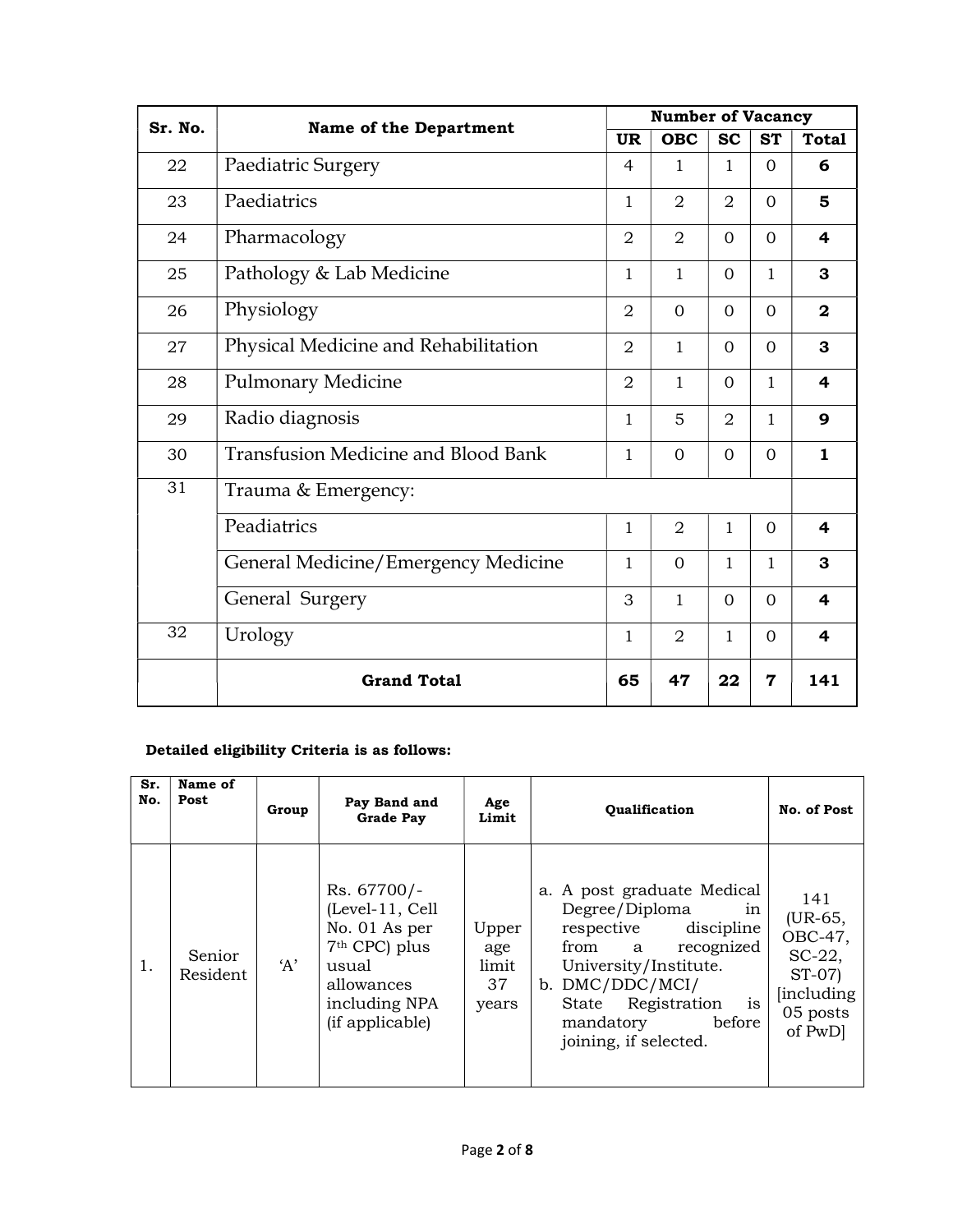| Sr.<br>No. | Name of<br>Post    | Group | Pay Band and<br><b>Grade Pay</b>                                                                         | Age<br>Limit                         | Qualification                                                                                                                                                                                                                                                                                                                                                                                                                                                                                                                                                                                                                                                                                                                                                                                                                                                                                                                              | No. of<br>Post                                                 |
|------------|--------------------|-------|----------------------------------------------------------------------------------------------------------|--------------------------------------|--------------------------------------------------------------------------------------------------------------------------------------------------------------------------------------------------------------------------------------------------------------------------------------------------------------------------------------------------------------------------------------------------------------------------------------------------------------------------------------------------------------------------------------------------------------------------------------------------------------------------------------------------------------------------------------------------------------------------------------------------------------------------------------------------------------------------------------------------------------------------------------------------------------------------------------------|----------------------------------------------------------------|
| 1.         | Senior<br>Resident | A'    | Pay Band-3 (Rs.<br>15600-39100);<br>with Grade Pay<br>of Rs. $6600/-$ +<br>NPA for Medical<br>graduates. | Upper<br>age<br>limit<br>37<br>years | <b>Essential:</b><br>a. A postgraduate Indian<br>Dental Degree (M.D.S.)<br>in respective discipline<br>from a DCI recognized<br>University/Institute<br>(proof of recognition of<br>institution<br>the<br>from<br>which<br>M.D.S.<br>was<br>studied is required with<br>application and at the<br>of interview, if<br>time<br>shortlisted)<br>b. Valid DCI Registration or<br>registration with State<br>Dental Council of B.D.S.<br>as well as M.D.S.<br>is<br>be<br>mandatorily<br>to<br>submitted<br>(proof<br>of<br>registration is required<br>with application and at<br>the time of interview, if<br>shortlisted)<br>c. Specialized in<br><b>Conservative Dentistry</b><br>& Endodontics with<br>M.D.S. in the specialty<br>Specialized in Oral and<br>d.<br>Maxillofacial<br>Surgery<br>M.D.S.<br>with<br>in the<br>specialty<br>M.D.S. degree received<br>e.<br>within 36 months<br>of<br>date of application for<br>the position | <b>UR-02</b><br>$(01 -$<br>Endodo<br>ntics<br>and 01-<br>OMFS) |

## \* Detailed eligibility Criteria for the department of Dentistry is as follows:

Posts identified suitable for PwD: 05 Posts are reserved for PwD for Senior Residents in non-surgical departments. Physical requirement & Categories of disabled eligible for these posts is as follows:

| Sr. No. | Name of the Post                               | <b>Physical</b><br>Requirement | <b>Categories of Disabled</b><br>Eligible for the post |
|---------|------------------------------------------------|--------------------------------|--------------------------------------------------------|
|         | Senior Residents (Non-surgical<br>departments) | S, ST, H, W, RW, SE            | OL, OA(Non surgical<br><i>iobs</i> )                   |

ABBREVIATIONS USED : S=Sitting, BN=Bending, SE=Seeing, RW=Reading & Writing, C=Communication MF=Manipulation by Fingers, PP=Pulling & Pushing, L=Lifting, KC=Knee1ing & Croutching, ST=Standing, W=Walking, BLA=Both Legs & Arms, BA=Both Arms, OL=One Leg, BL=Both Leg, OA=One Arm, OAL=One Arm and One Leg, B=Blind, LV=Low Vision, H=Hearing. MW=Muscular Weakness OH= Orthopaedically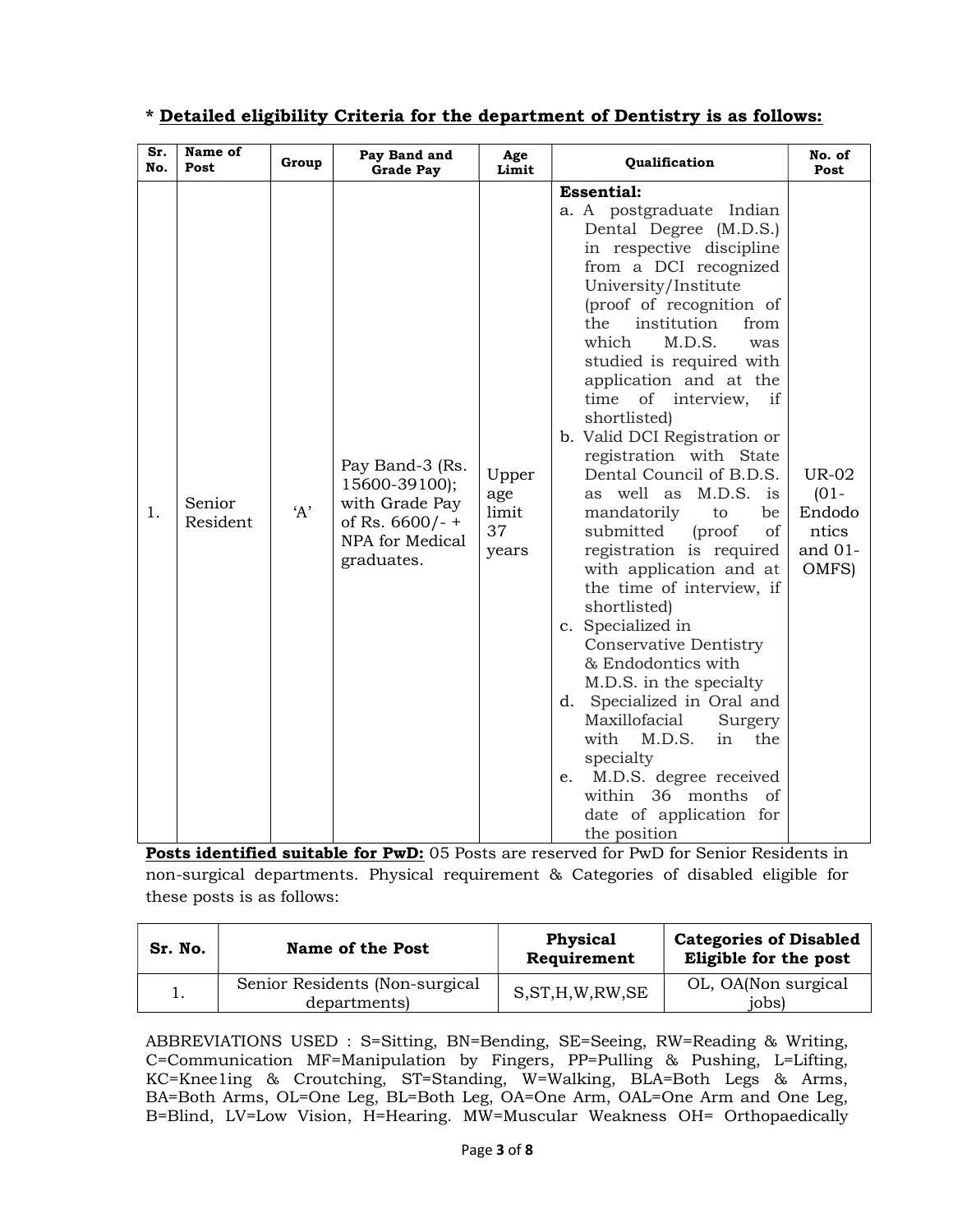Handicapped, CP= Cerebra1 Pa1sy, LC= Leprosy Cured, VH= Visually Handicapped, HH= Hearing Handicapped.

### DETAILS

- 1. Age and other qualification/Experience will be counted as on the last date of submission of application.
- 2. **Only those candidates** who have been declared successful in their qualifying degree exam and will be completing their tenure for the same on or before the date of interview will be eligible.
- 3. In cases where result of qualifying exam is declared after the date of interview, their candidature will stand cancelled and no claim for selection will be considered.
- 4. The above vacancies are provisional and subject to variation. The Director, AIIMS, Raipur reserves the right to vary the vacancies including reserved vacancies as per the Govt. of India rules/circulars and requirements. The reservation will be followed as per Government of India Rules.
- 5. The aspiring applicants satisfying the eligibility criteria in all respect can submit their application only through **ON-LINE** mode. The On-line registration of applications will be available on AIIMS Raipur website www.aiimsraipur.edu.in from 18.01.2019 from 11:00 A.M. to 05.02.2019 up to 5:00 P.M.
- 6. Interview for these posts is tentatively scheduled to be held on 7th and 8th February 2019 in the premises of AIIMS, Raipur.
- 7. For filling up of Online application, candidates must have the following pre-requisites ready :
	- i. Valid e-mail ID.
	- ii. Scanned Passport size photograph of candidate (in JPG format).
	- iii. Scanned signature of the candidate (in JPG format).
	- iv. Online payment detail of the required application fee.

Guidelines for scanning the photograph & Signature:

Before applying online a candidate will be required to have a scanned (digital) image of his/her photograph and signature as per the specifications given below:

(i) Photograph:

- Photograph must be a recent passport size colour picture.
- The picture should be in colour, against a light-coloured, preferably white, background.
- Caps, hats and dark glasses are not acceptable. Religious headwear is allowed but it must not cover your face.
- Dimensions 200 x 230 pixels (preferred)
- Size of file should be between 20 kb–50 kb
- Ensure that the size of the scanned image is not more than 50 KB.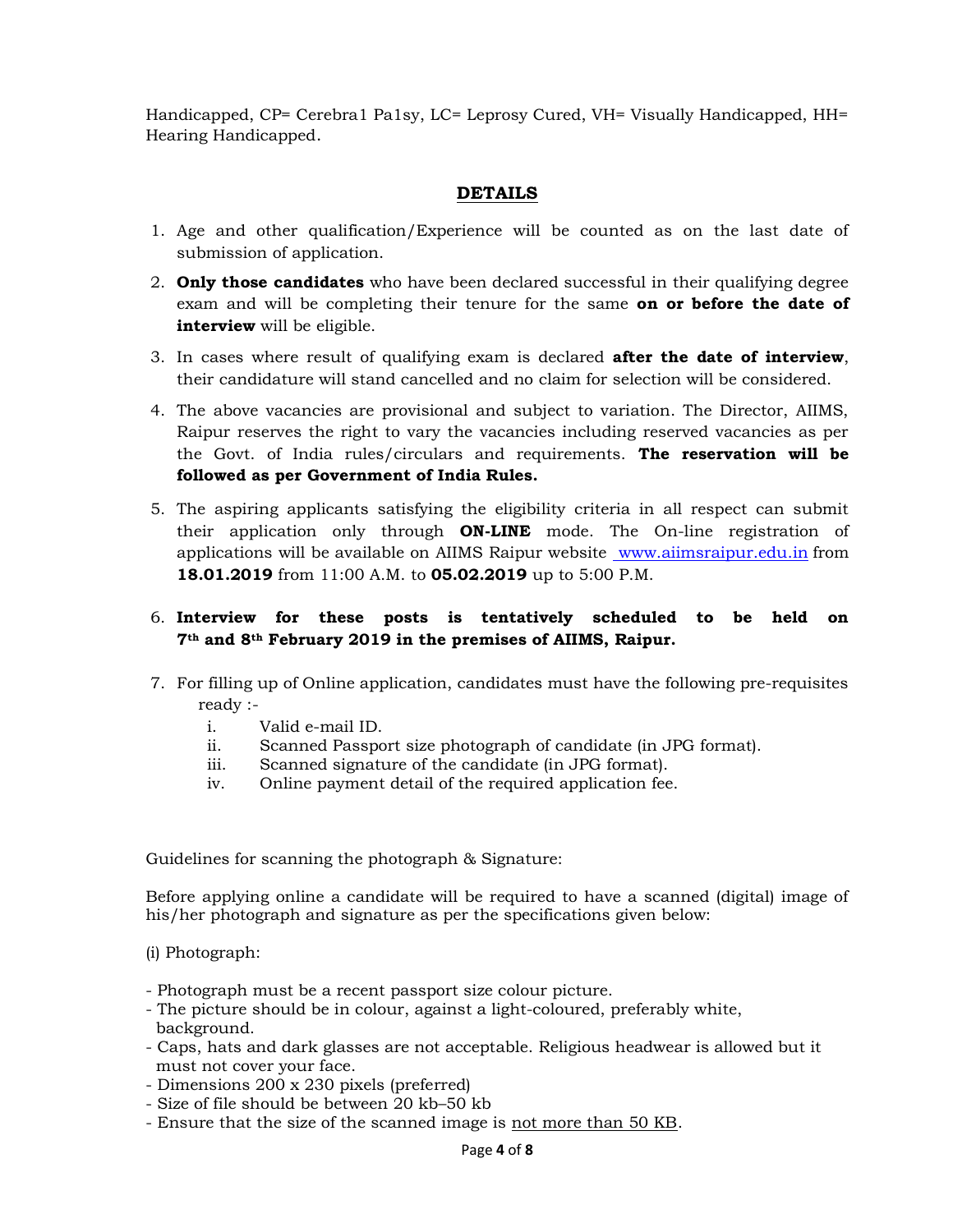(ii) Signature:

- The applicant has to sign on white paper with Black ink pen.
- The signature must be signed only by the applicant and not by any other person.
- The signature will be used to put on the Hall Ticket and wherever necessary.
- If the Applicant's signature on the answer script, at the time of the examination, does not match the signature on the Hall Ticket, the applicant will be disqualified.
- Dimensions 140 x 60 pixels (preferred)
- Size of file should be between 10 kb 20 kb
- Ensure that the size of the scanned image is not more than 20 KB

(iii) While applying online, in the preview of the form, the candidate's Photo and Signature must be clearly visible to candidate, if photo/signature image is small in size or not visible in preview on website, then it means that the photo/signature is not as per the AIIMS prescribed format and your application will be rejected. So, be careful while uploading your photo and signature.

- 7. The decision of Director, AIIMS Raipur in this regard shall be final and binding. The offer of appointment when made will be provisional and subject to verification of credentials (Educational & Personal) by competent authority. The vacancies are provisional and subject to variation. The Director, AIIMS, Raipur reserves the right to vary the vacancies including reserved vacancies. No correspondence whatsoever would be entertained in this regard.
- 8. For General/OBC Category Rs. 1,000/- and for ST/SC Category Rs. 800/- is required to be remitted online only. Any other instrument of payment is not acceptable. Please make sure to correctly mention the Transaction number, Date/Time and Bank of which remittance is made in your application form for reconciliation. Also make sure to get the confirmation of the successful remittance by your bank and retain the proof of the same which may be required at the time of interview. The Application fee is nonrefundable. Application fee for PwD category is **exempted.**
- 9. Those who are working in Central/State Government/Semi Government/ Autonomous Institution must submit a "NO OBJECTION CERTIFICATE" from the employers at the time of interview.
- 10. Self Attested photocopies of Degrees, Certificates, Mark sheets, Age proof, Caste certificates etc. may be annexed to the hard copy of the application and the same shall be produced in original along with photocopy for verification at the time of interview.
- 11. The reservation for ST/SC/OBC candidates is as per Central Govt. rules and 4 % for PWD candidates (on horizontal basis). For OBC Candidate: Candidates must attach certificate valid for the posts under the Central Government of India which mentions that the Candidate **does not belong to Creamy Layer**. Date of issue of Certificate should not be earlier than 1 year from the last date of submission of online Application Form. For SC, ST & OBC – Certificate should be issued by Tehsildar or above rank authorities prescribed by Govt. of India in format of State/Central Government.
- 12. For eligibility to applying for these posts upper age limit as on last date of submission of online application will be 37 years.
- 13. Age limit refers to completed age as mentioned in eligibility criteria, in years as on last date of submission of online application form.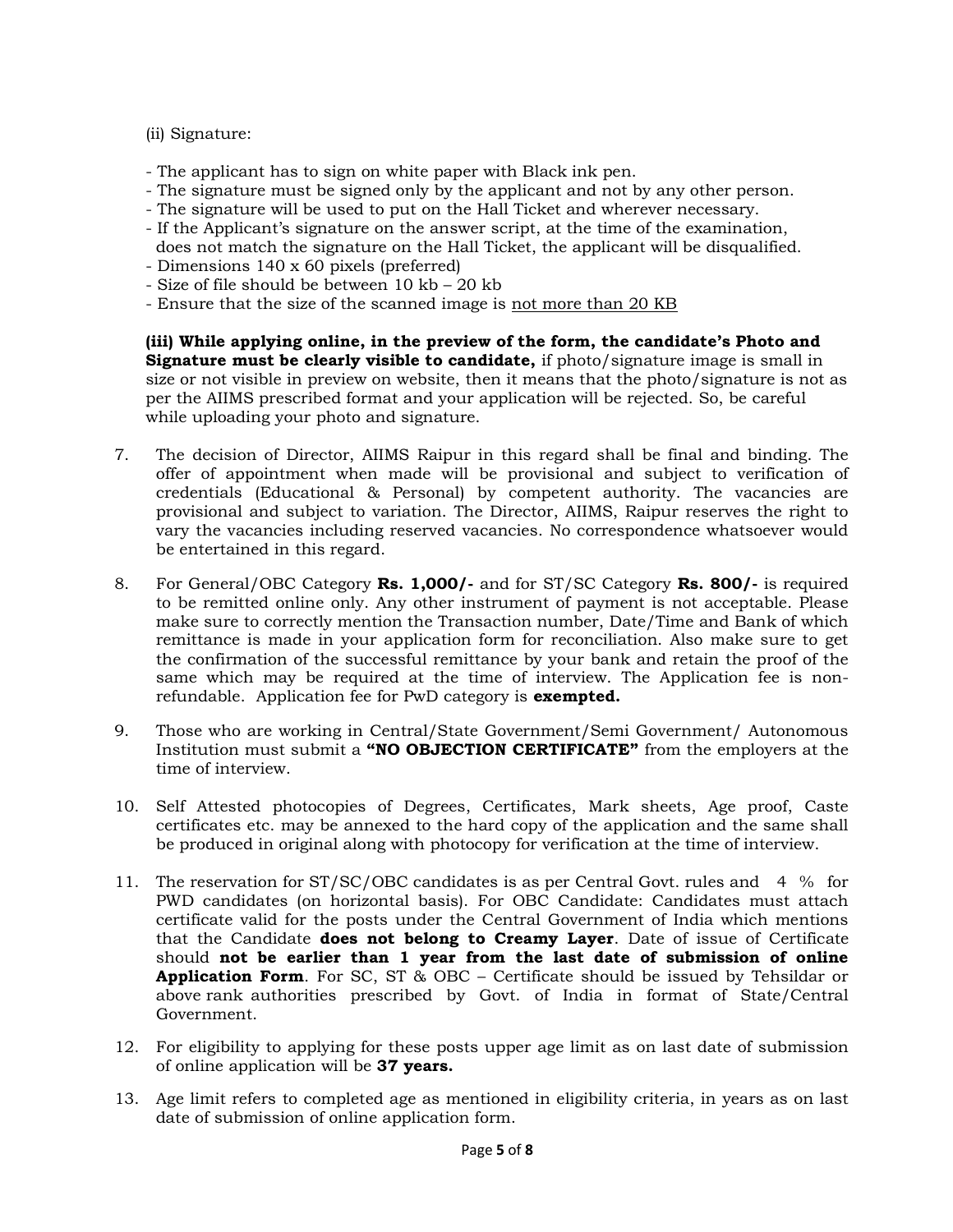- 14. The upper age limit for candidates with DM/M.Ch degree applying for these posts will be 37 years. The age limit is further relaxable for SC/ST candidates, OBC candidates & OPH candidates as below.
- 15. Age relaxation of 5 years for SC/ST, 3 years for OBC candidates.
- 16. In the case of Persons with Disability (PWD) candidates, age relaxation up to maximum period of 5 years for General Category, 8 years for OBC category and 10 years for SC/ST category candidates.
- 17. For Persons with Disability (PWD):
	- i. The candidate must possess a valid document certifying his/her physical disability is conforming to judgment of Supreme Court of India i.e.: "With the approval of the Ministry of Health & Family Welfare, Govt. of India vide letter no.18018/2/2009-ME(P-1)dated 17.02.2009 it has been decided that while providing reservation in admission to medical course in the first instance providing reservation in admission to medical course in the first instance candidates with disability of lower limbs between 50% to 70% shall be considered and in case candidates are not available of such candidates in that category then the candidates with disability of lower limbs between 40% to 50% will also be considered for admission as per decision in the Writ Petition (Civil) 184/2005- Dr.Kumar Sourav Vs. UOI & others in the Supreme Court of India".
	- ii. The disability certificate should be signed by a duly constituted and authorized Medical Board of the State or Central Govt. Hospitals/Institutions & countersigned by Medical Superintendent.
	- iii. The constitution of the Medical Board will be one consultant each from disciplines of Orthopaedics, Physical Medicine & Rehabilitation and Surgery.
	- iv. OPH candidates who apply will be considered against seats in category in which he/she has applied i.e. GEN/SC/ST or OBC. Last seat/s in the respective category will be offered to OPH candidates, (in case OPH candidate is not able to make on his/her their own merit)
- 18. Based on bio-data, the Search cum Selection Committee may short-list Candidates for interview or they may be asked to appear in a **written examination** in case of large number of applicants. Candidates called for interview will have to produce all relevant original documents in proof of details furnished in their application at the time of interview.
- 19. Selection will be made on the basis of Interview. Shortlisting of candidates for interview will be done on the basis of educational qualification, experience etc. and/or as per the shortlisting criteria as may be decided by the Competent Authority. In case large number of applications are received for any post, a Screening Test may be conducted for shortlisting of candidates for which the Syllabus, Scheme and the method of Screening Test (Computer based test or offline test) shall be notified in due course on the website of AIIMS, Raipur. The decision of Director, AIIMS in this regard shall be final and binding.
- 20. The written test will be held in Raipur only at All India Institute of Medical Sciences, Tatibandh, G.E. Road, Raipur (C.G.) 492099. List of eligible candidates, Date, time & for interview shall be put up in the website. No TA/DA will be paid for appearing in the interview. The candidates are advised to download their Admit Card from AIIMS Raipur web site **www.aiimsraipur.edu.in** as no admit card will be sent by post. The Admit Cards will be hosted on AIIMS Raipur website.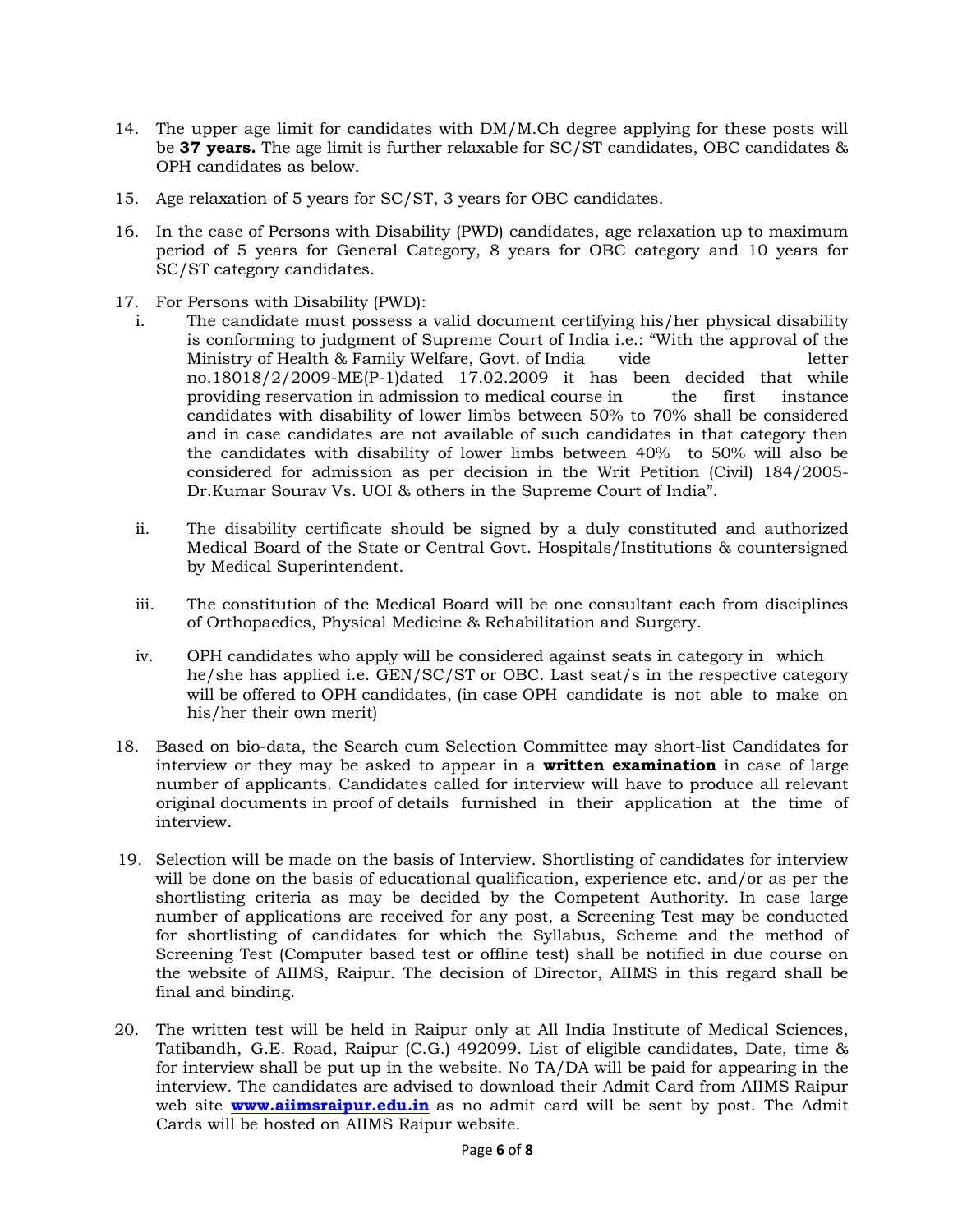### TERMS & CONDITIONS

- 1. The candidate who is already in government service shall submit **'No Objection** Certificate' from the present employer at the time of Interview.
- 2. Canvassing of any kind will lead to disqualification. The prescribed qualification is minimum and mere possessing the same does not entitle any candidate for selection.
- 3. The appointment shall be as per Govt. of India's Residency Scheme. The appointment can be terminated at any time, on either side, by giving one month's notice or by paying one month's salary, without assigning any reason or failure to complete the period of three months to the satisfaction of competent authority. The appointee shall be on the whole time appointment of the AIIMS and shall not accept any other assignment, paid or otherwise and shall not engage himself/herself in a private practice of any kind during the period of contract. He/She is expected to conform to the rules of conduct and discipline as applicable to the institute employees. The appointee shall perform the duties assigned to him/her. The competent authority reserves the right to assign any duty as and when required. No extra/additional allowances will be admissible in case of such assignment.
- 4. If an appointee wishes to apply somewhere else or resign within the first 03 (three) months of joining, then neither he/she will be issued a No Objection Certificate (NOC) nor he/she will receive any Relieving Letter or Experience Certificate.
- 5. The appointee shall not be entitled to any benefit like Provident Fund, Pension, Gratuity, Medical Attendance Treatment, Seniority, Promotion etc. or any other benefits available to the Government Servants, appointed on regular basis.
- 6. The candidate should not have been convicted by any Court of Law.
- 7. In case of any information given or declaration by the candidate is found to be false or if the candidate has will-fully suppressed any material information relevant to this appointment, he/she will be liable to be removed from the service and any action taken as deemed fit by the appointing authority.
- 8. The decision of the competent authority regarding selection of candidates will be final and no representation will be entertained in this regard.
- 9. Incomplete applications in any aspect will be summarily rejected.
- 10. The Competent Authority reserves the right of any amendment, cancellation and changes to this advertisement as a whole or in part without assigning any reason or giving notice.
- 11. Leave entitlement of the appointee shall be governed in terms of instructions contained in DoPT & T's O.M. No.12016/3/84/Estt.(L) dated the  $12<sup>th</sup>$  April, 1985 as amended by OM No.12016/1/96/Estt.(L) dated the 5th July, 1990.
- 12. All disputes will be subject to jurisdictions of Court of Law at Raipur.
- 13. In case, any information given or declaration by the candidate is found to be false or if the candidate has willfully suppressed any material information relevant to his/her appointment, he/she will be liable to be removed from the service and any action taken as deemed fit by the appointing authority.
- 14. The decision of the competent authority regarding selection of candidates will be final and no representation will be entertained in this regard.
- 15. Appointment of selected candidates is subject to his/her being declared medically fit by competent Medical Board.